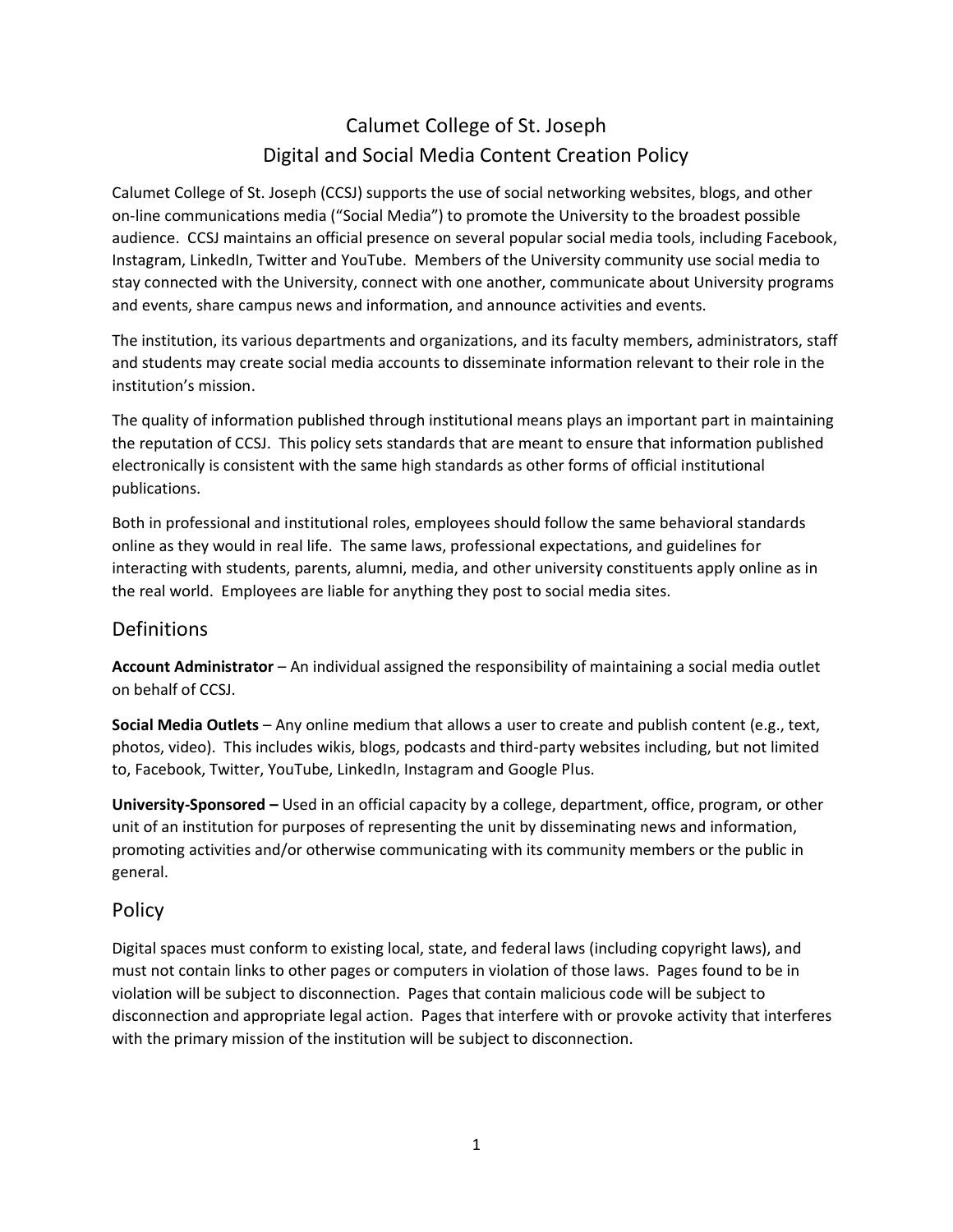Digital spaces include:

- Official institutional pages, maintained by the designated representatives of individual departments. These pages may include academic or administrative departments, student organizations, or other units having a recognized collective purpose.
- Social media accounts representing official institutional bodies-including academic departments, student organizations, or other units having a recognized collective purpose.
- Official representatives of all athletic accounts must remain in consistent contact with the Sports Information Director. Official representatives of all other accounts must remain in consistent contact with the Director of Communications.
- Individual professional pages hosted on CCSJ's content management system, maintained by individual faculty members, administrators, staff members, or student organizations, reflecting the author's interests, activities, and information. Institutional resources may not be used to create digital spaces for personal financial gain or for business activities.

Social media accounts representing CCSJ are subject to regular review and/or removal if their actions and consequences of those actions harm the institution's reputation as a center of learning.

Each social media account should have **two** administrators and all interaction on university-affiliated social media accounts should be done with the CCSJ account, not their personal social media accounts.

The Marketing team will provide oversight regarding web-related issues on campus and will review and change policy, procedures, or the structure of institutional pages as needed.

#### Initiation of a New CCSJ-Sponsored Social Media Account

- 1. Approval New athletic social media accounts must be approved by the Sports Information Director. All other new social media accounts must be approved by the Director of Communication.
- 2. Assignment of Account Administrators Each account must have at least 2 Account Administrators to act concurrently. These individuals must be benefits-eligible faculty or staff. Account Administrators may delegate portions of their duties for the account to other faculty, staff or currently enrolled students, but the Account Administrator is ultimately responsible for maintaining the social media outlet.
- 3. CCSJ email accounts must be used to establish these social media accounts. Personal emails must not be used.
- 4. Registration Once the outlet is established, the following information must be provided to either the Director of Communications or the Sports Information Director (athletics accounts).
	- a. Name of department/organization sponsoring the site.
	- b. Social media outlet service being used.
	- c. Name and contact information of Account Administrators.
	- d. Account login information/administrator access.
	- e. This information must be updated anytime something changes.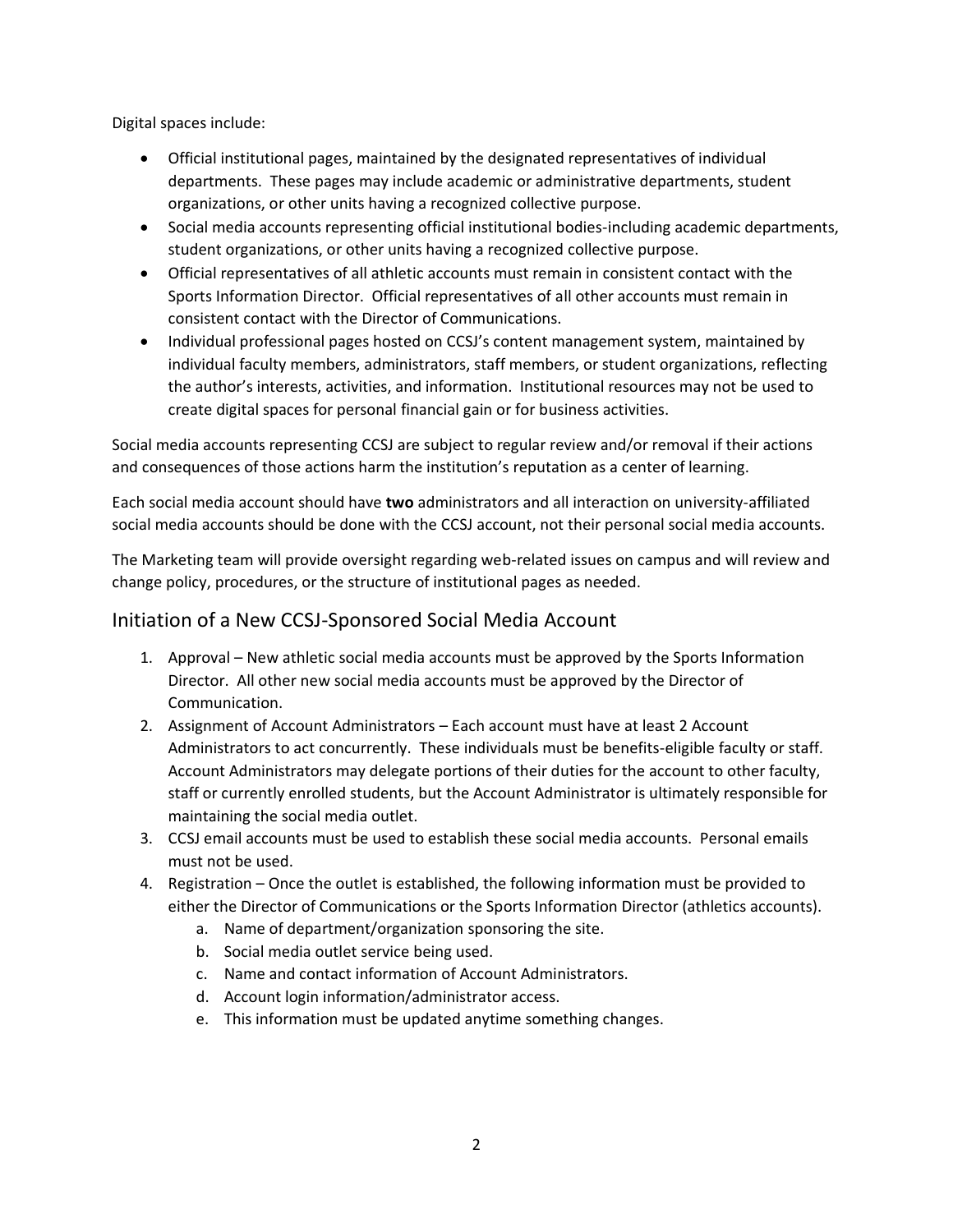# Existing CCSJ-Sponsored Social Media Outlets

All CCSJ-sponsored social media outlets in existence prior to this policy's issue date must have Account Administrators assigned and be registered in accordance with the policy above within 90 days of the policy's issue date.

### Using Social Media for CCSJ

- 1. Plan ahead. If you will be using social media in connection with your work for CCSJ, it's a good idea to think in advance how you will use social media to achieve your department's objectives. Develop a plan that addresses such issues as how frequently you will review and update content, and monitor and respond to comments from visitors to your site.
- 2. Coordinate and get off to the right start. Marketing has established policies about the use of CCSJ's official logos. These policies and additional guidance about branding are available in the Style Guide.
- 3. Develop and maintain your presence. Post news, events, and information that is relevant to your target audience. Cross-promote your social media presence in other channels/materials to drive traffic to your social media. Once you establish a social media presence, students, parents, and others will find you and expect to engage with you via social media. Establishing a social media presence that you do not maintain will reflect poorly on your department and CCSJ.
- 4. Stay accurate. Get the facts straight before publishing them on social media sites. Link to source material whenever possible. This activity will reduce the spread of misinformation and drive traffic. Review content for grammatical and spelling mistakes. If you make an error, correct it quickly and visibly.
- 5. Be professional and think before you post. For employees using social media as part of their jobs, the same good judgment, common sense, and discretion that applies to using more traditional forms of communication should be followed. Moreover, on social media, employees should be guided by an even heightened concern for protecting their own reputations and the reputation of CCSJ. Try to be mindful at all times that you are representing CCSJ when you post or comment on a CCSJ-related website.
- 6. Escalate serious issues. If you identify issues related to health, safety, or security while using social media, bring them to the attention of the appropriate resource within the institution immediately. Security issues should be addressed to Director of Human Resources. If you become aware of material online that prompts concern about student health or safety or that someone in the CCSJ community may present a danger to themselves or others, you should contact the Director of Human Resources.